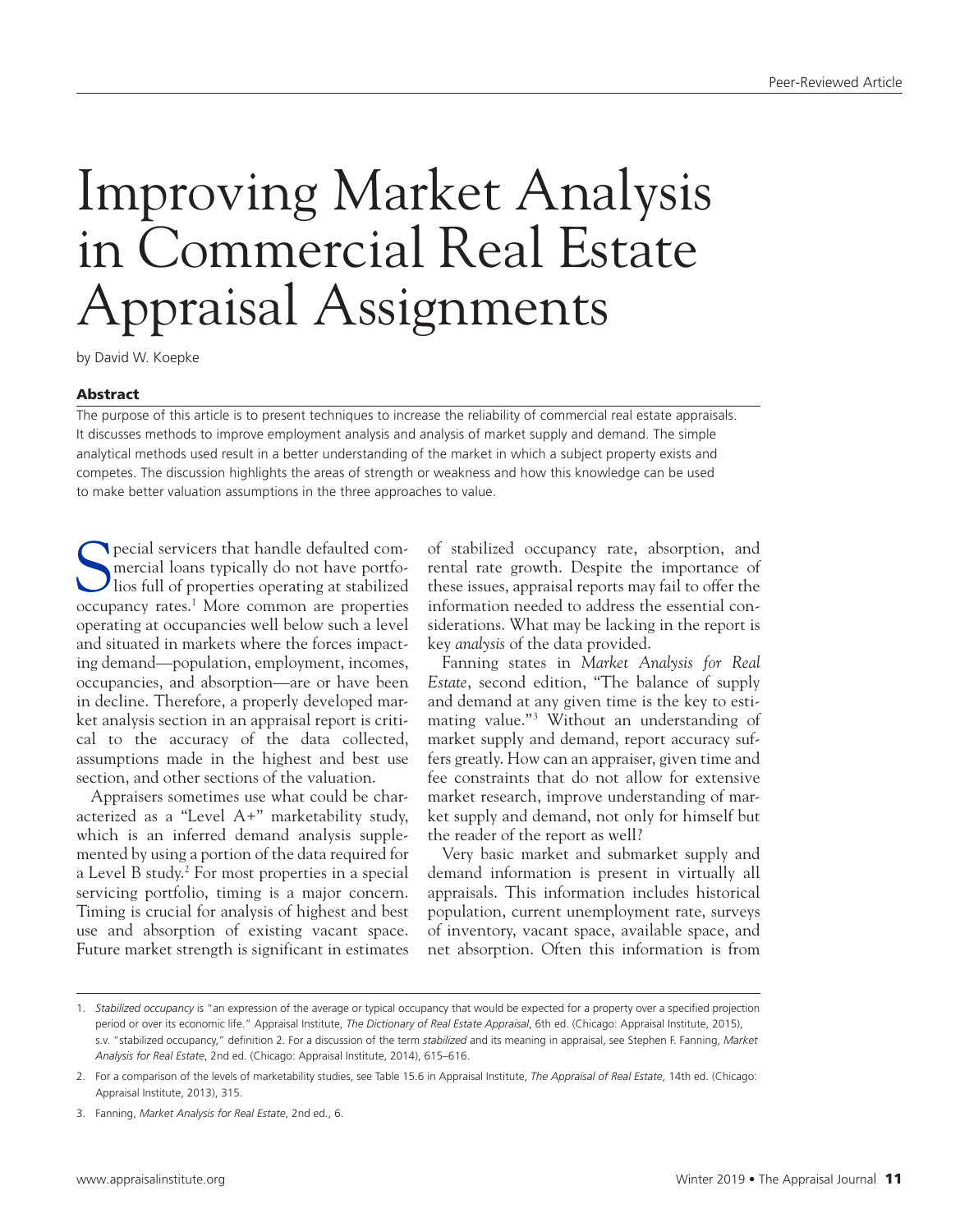CoStar, REIS Inc., or one of the larger national brokerage or valuation firms' internal research. Upon presenting this information, the appraiser might stop and go no further. Yet, it is the *analysis* of this information that provides the appraiser with the needed understanding of supply and demand, and it is what provides a clearer picture of the market in which the subject competes.

The following pages suggest simple changes to the way appraisers look at the market data they are already presenting. The case study that follows shows the application of the basic analyses found in inferred demand analyses.4 The case study employs historical population and employment data as well as some data from an actual appraisal report; it is used to show demographic and supply and demand data commonly presented by appraisers.

Applying the demonstrated analysis to data that has already been obtained will take some additional time, but it will not involve subscribing to any additional data services. Additionally, the data used by most appraisers is updated quarterly, so the analysis may not be unique to each report and may be reused in subsequent reports (with the exception of the peer group and subject property analyses). In some cases, the data analysis can be prepared ahead and used as needed.

## **Case Study Example: Connecticut Office Market Study**

The appraisal assignment is to provide both "as is" and "as stabilized" market values<sup>5</sup> for a fourstory office building with 162,745 square feet of net rentable area (NRA) built in 1988 on 11.86 acres in a city in Connecticut. The property is approximately 19.5% occupied. Two tenants remain in occupancy, with a lease for about 12,000 square feet expiring in late 2018, and a lease for about 19,500 square feet expiring in late 2022. Land use in the immediate area includes similar suburban office buildings, multifamily

residential buildings, and a large amount of vacant land suitable for additional office construction. The property is proximate to, but not located on, a major traffic artery, and there is reasonably good access to a major freeway. Visibility from major traffic arteries is poor. The area and neighborhood reports show typical population, housing, and unemployment rate information in tabular fashion from national sources.

The appraiser in this assignment is faced with two big questions: First, what is a reasonable stabilized occupancy that can be used to yield an "as stabilized" market value conclusion? Second, what is a reasonable absorption rate that can be used to yield appropriate deductions for rent loss as well as for the timing of new leases to adequately reflect the occurrence (timing) of tenant improvement costs and leasing commissions? In the actual appraisal report from which this case study is derived, stabilized occupancy was estimated to be 85% with a sixty-month lease up beginning in year one, with rental rates, tenant improvements, concessions, and all other income approach dependent assumptions based on the broad market. The accuracy of the appraiser's value estimates in all approaches to value is significantly dependent upon these assumptions.

## Population and Employment Analysis

Basic information regarding current population can be seen in Exhibits 1 and 2. This is historical information available from the Census Bureau, and it provides a picture of the county, city, and zip code population trends. From Exhibit 1 it can be observed that the county enjoyed steady growth through 2010, peaked, and then retreated slightly. Exhibit 2 shows that the population of the city increased through 2016 and then experienced an overall decline. The graph for the subject property's zip code reflects the same trend.<sup>6</sup>

From Exhibits 1 and 2, we can see that the overall population trend is not supportive of an indication of strong real estate demand, much less office demand. For additional insight into real estate

<sup>4.</sup> For an in-depth look at inferred demand analysis, see Fanning, *Market Analysis for Real Estate*, 2nd ed.

<sup>5.</sup> *The Dictionary of Real Estate Appraisal*, 6th ed., defines *as is market value* as "The estimate of the market value of real property in its current physical condition, use, and zoning as of the appraisal date." *The Dictionary of Real Estate Appraisal*, 6th ed., states, "*prospective market value*—*as stabilized*—reflects the property's market value as of the time the property is projected to achieve stabilized occupancy."

<sup>6.</sup> Due to limitations of the published information from the Census Bureau, the 2017 and 2018 zip code populations have been extrapolated from the city population using the average percentage of the population that the zip code represented from 2010 to 2016.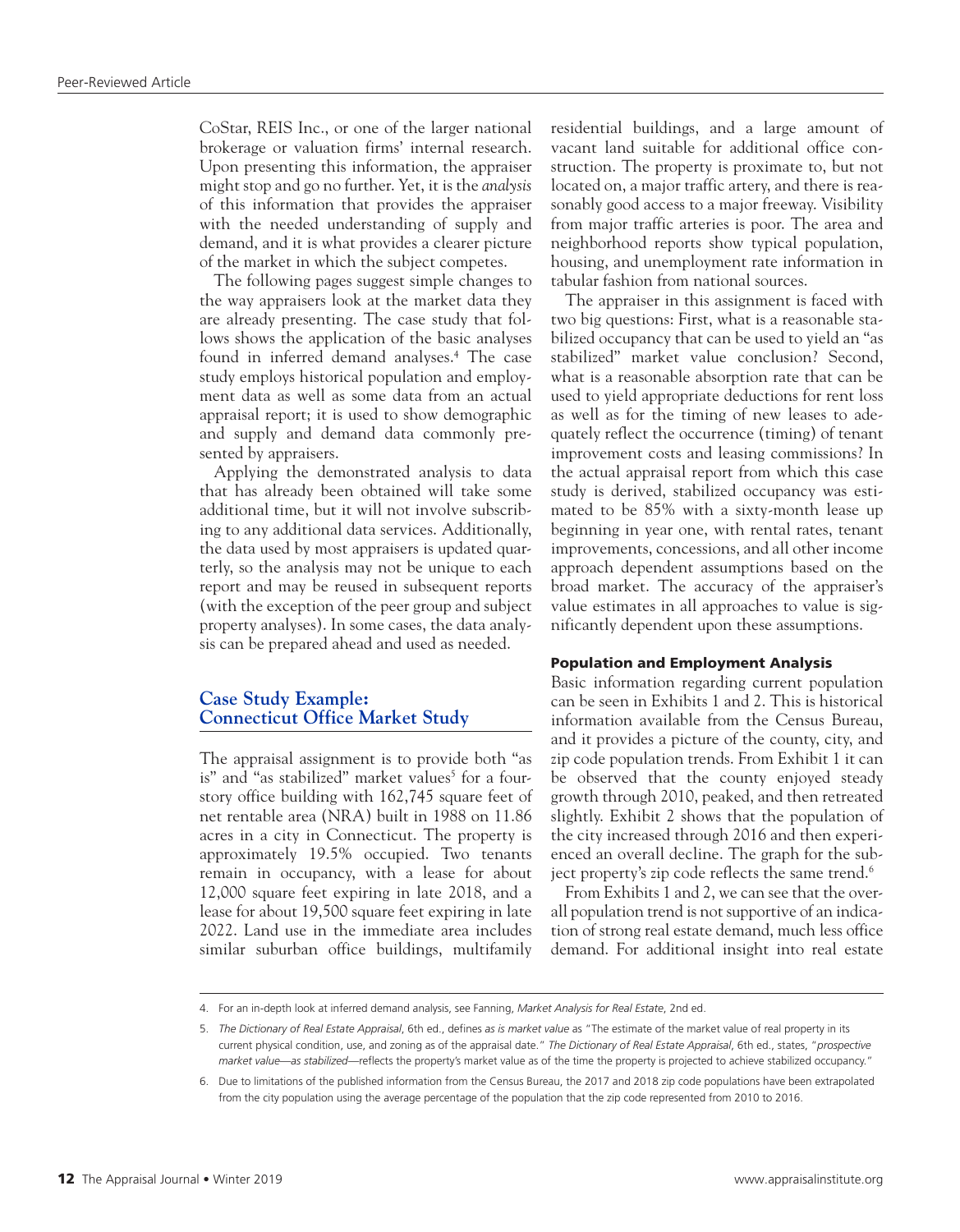

# **Exhibit 1 County Population**



# Exhibit 2 Historical Population, City and Subject Zip Code

**EXECT** City Population **Access City Population**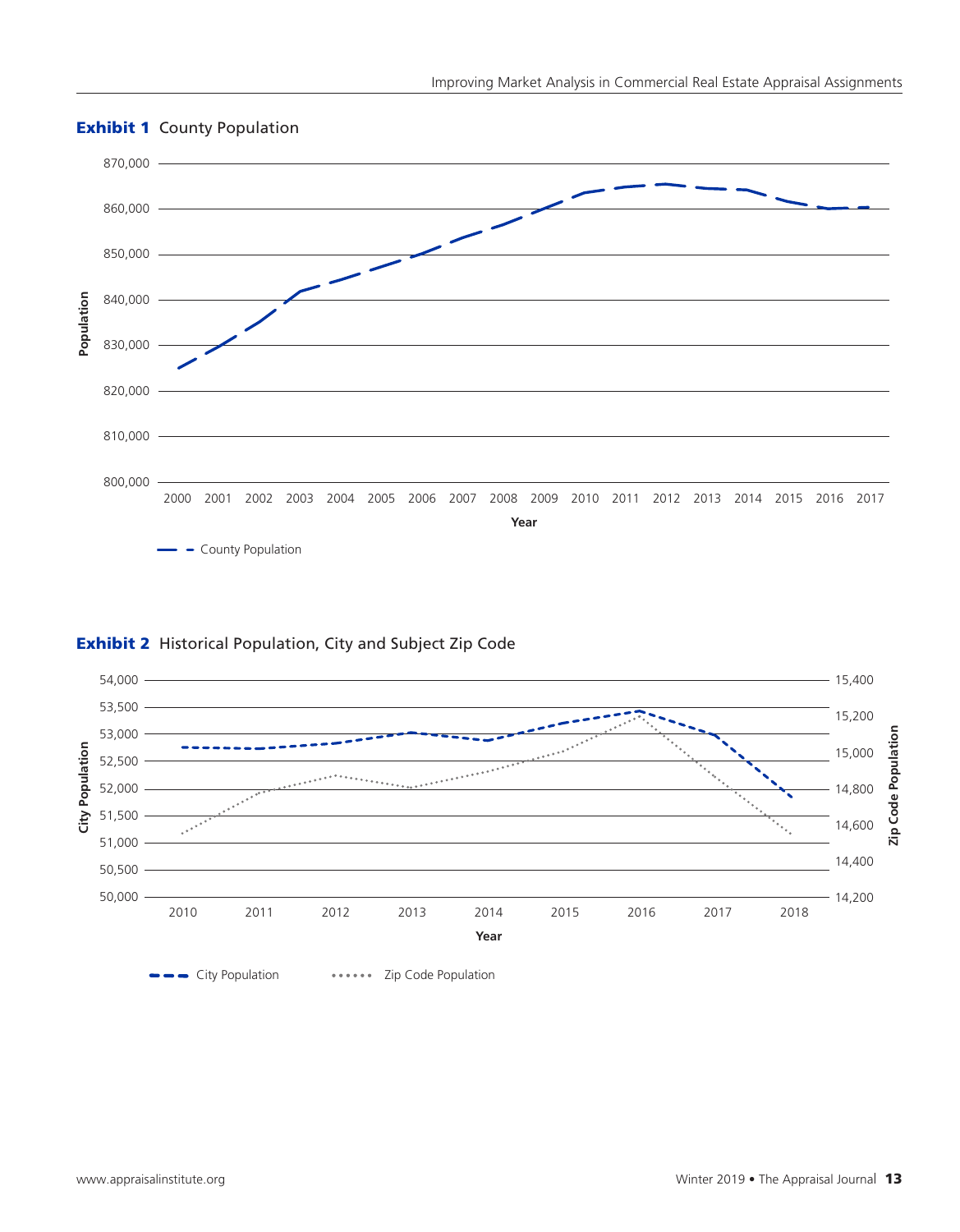

**Exhibit 3** County Labor Force Employment

demand, graphs of civilian labor force and employment (information not included in the original appraisal) are provided in Exhibits 3 and 4.

Exhibit 3 shows that up until 2010, the county was experiencing steady growth in the labor force. Since that time, growth—while still positive—has been at a lower rate, and it has experienced two retreating periods and appears to have entered a third. This basic trend is also reflected in employment growth, and the unemployment rate has yet to recover to 2000 levels. This information should give the appraiser some insight into what might be reflected in sales activity, occupancy levels, rental rates, and capitalization and discount rates.

Employment information for the city is provided in Exhibit 4. Exhibit 4 shows an improved trend in the unemployment rate, but there still is a recent downward trend in the actual numbers in the labor force and employed. Further, the number of employed is still about 4,000 less than in 2009. Employment information for the subject's zip code is displayed in Exhibit 5.

From Exhibit 5 we can see that employment for the subject's more immediate area has experienced a weakening of the primary factors affecting demand for real property; the loss is not as large as noted for the city however.<sup>7</sup> Rather than exhibiting a general recovery in the underpinnings of demand, we see that the improving unemployment rate is a function of the decline in the labor force, which is greater than the decline in unemployment. This again is not indicative of strong real property demand.

<sup>7.</sup> Due to limitations of the published information from the Bureau of Labor Statistics, the labor force and employment data for the subject's zip code for 2017 and 2018 were extrapolated from city data using the average of the city from 2010 to 2016.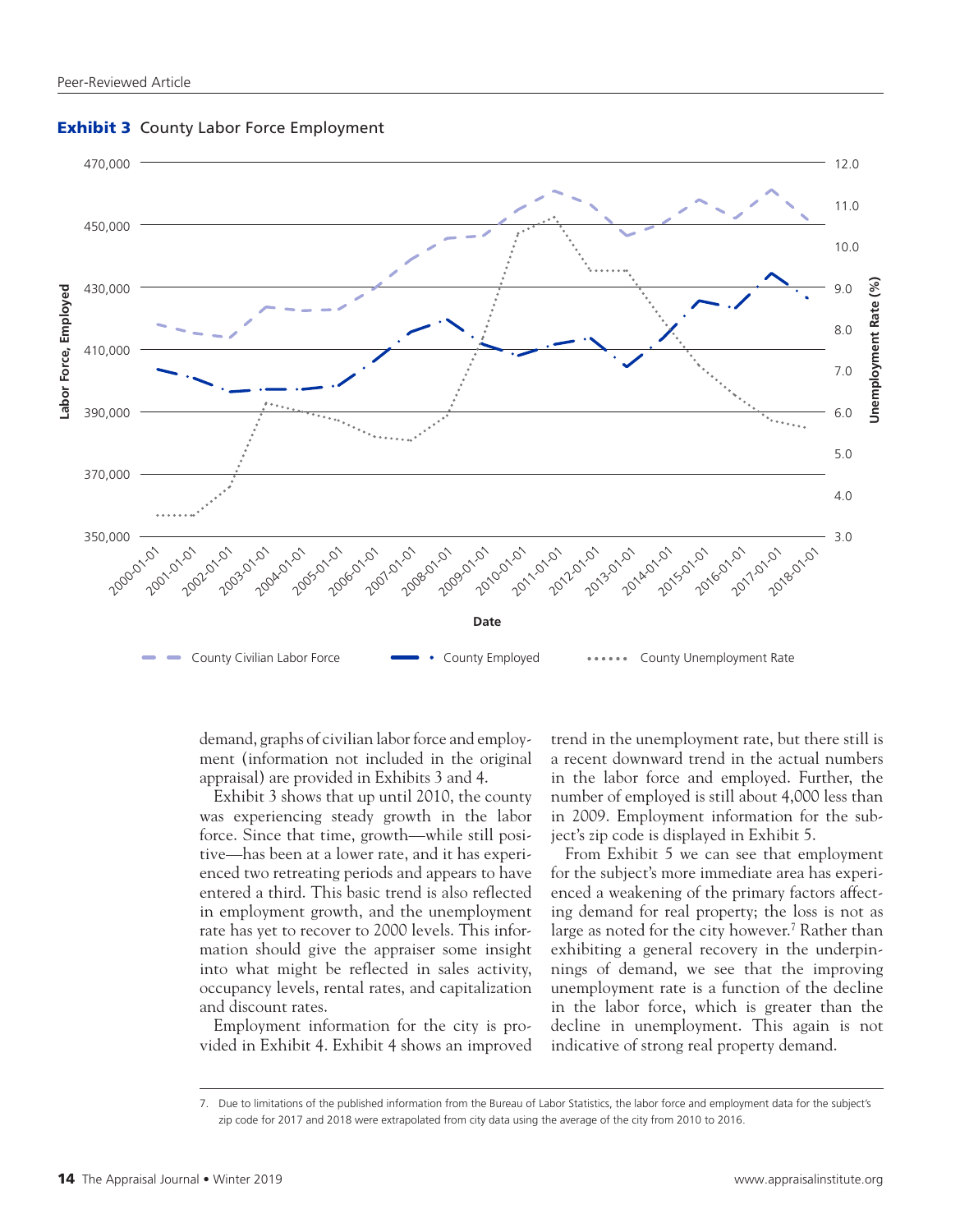

# **Exhibit 4 City Labor Force Employment**

**Exhibit 5** Zip Code Labor Force Employment

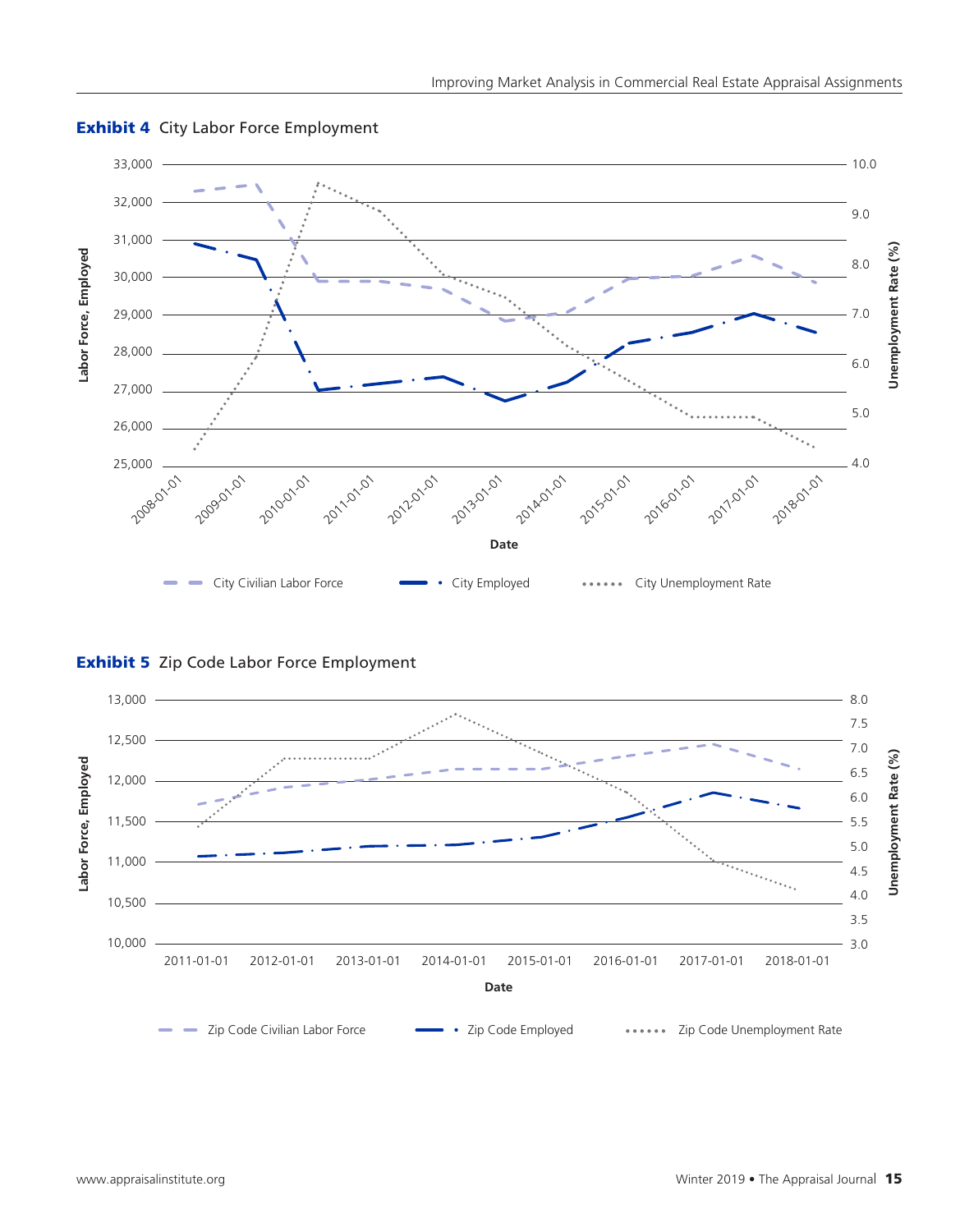The level of information shown in Exhibits 3, 4, and 5 was not provided in the original appraisal report. The point is not to fault the appraiser but to illustrate the importance of an *analysis* of the information obtained as part of the basic research and to emphasize the need to understand what lies behind the numbers. Appraisers can obtain such information from the St. Louis Federal Reserve (<http://bit.ly/FREDhelp>), the Bureau of Labor Statistics (<http://bit.ly/2s1LDSf>), the US Census Bureau (<http://bit.ly/2NNf56q>), and the CCIM Institute's Site to Do Business (https://www.stdb.com/).8

Use of an unemployment *rate* as a sole indicator of market health can lead to a false impression of the job market, and therefore the health of the real property market. By understanding the numbers behind the numbers, appraisers have better insight into the job market and a more complete picture than what is suggested from just observation of the unemployment rate. For example, a grocery retail center recently showed declining sales, and the decline was blamed on a newly renovated national grocery located about two miles away. However, a review of historical population, labor force, and employment data revealed the county had lost population and had lost over 3,000 jobs since 2000. This indicator of market strength was not evident by simply reviewing the unemployment rate, but the loss of population and employed residents had had a sizeable impact in the county. Knowledge of this additional information affected the appraiser's perception of the grocer's ability to recapture previous sales levels and to continue to pay existing rent. As the grocery store example illustrates, additional research and analysis are integral to understanding the factors impacting the subject property.

## Market Supply and Demand Analysis

From the initial analysis of the basic demographic information, an analysis of supply and demand for the case study office building can begin. The supply and demand data presented in the initial appraisal will be restated and then analyzed in the discussion on market supply and demand analysis.<sup>9</sup>

To understand supply and demand forces, a number of *fair share* analyses are presented. The simple fair share analyses are a method of analyzing actual capture rates and are couched in the assumption that, all things being equal, a submarket, micromarket, peer group, and subject property should be able to capture occupancy and absorption equivalent to its percentage of the larger market(s) in which it exists. The fair share (FS) percentage is expressed mathematically as,

#### Subject Net Rentable Area (NRA)

#### Market NRA or Submarket NRA or Peer Group NRA

Any deviations in actual capture rate from the fair share reflect some type of enhancement or impairment within the market (economic conditions) or with the subject property itself (physical, functional, and/or locational conditions). The data also can be used to develop the market share (MS) estimate, which is expressed mathematically as,

## Subject Absorption Rate Market Absorption Rate

Market share then is divided by fair share to yield a *penetration ratio* (PR = MS/FS).

Any ratio above 1 would indicate a superior advantage for the subject. In practical application, using tables to present historical fair share percentages adequately illustrates the subject's ability to perform above, at, or below the market norms without the additional mathematical steps of market share or penetration ratio computation. Therefore, while it would be beneficial to at least model these additional market indicators and become familiar with their use, they will be omitted from this discussion.

The case study supply and demand analysis begins with a presentation of the Greater County office market and the West submarket data, as provided in the appraisal and shown here in Exhibits 6 and 7. In Exhibit 6, the trend in office occupancy and absorption for the Greater County relates to the population and employment analyses exactly as should be anticipated from the prior demo-

<sup>8.</sup> For discussion of additional data sources, see Dan L. Swango, "Resource Center," *The Appraisal Journal* (Fall 2015): 226–236; Dan L. Swango, "Resource Center," *The Appraisal Journal* (Spring 2017): 142–157; and Dan L. Swango, "Resource Center," *The Appraisal Journal* (Summer 2017): 231–241.

<sup>9.</sup> Although the published average rental rates would be part of the analysis of an office building, these were omitted to simplify the presentation as the intent is to focus on demand analysis.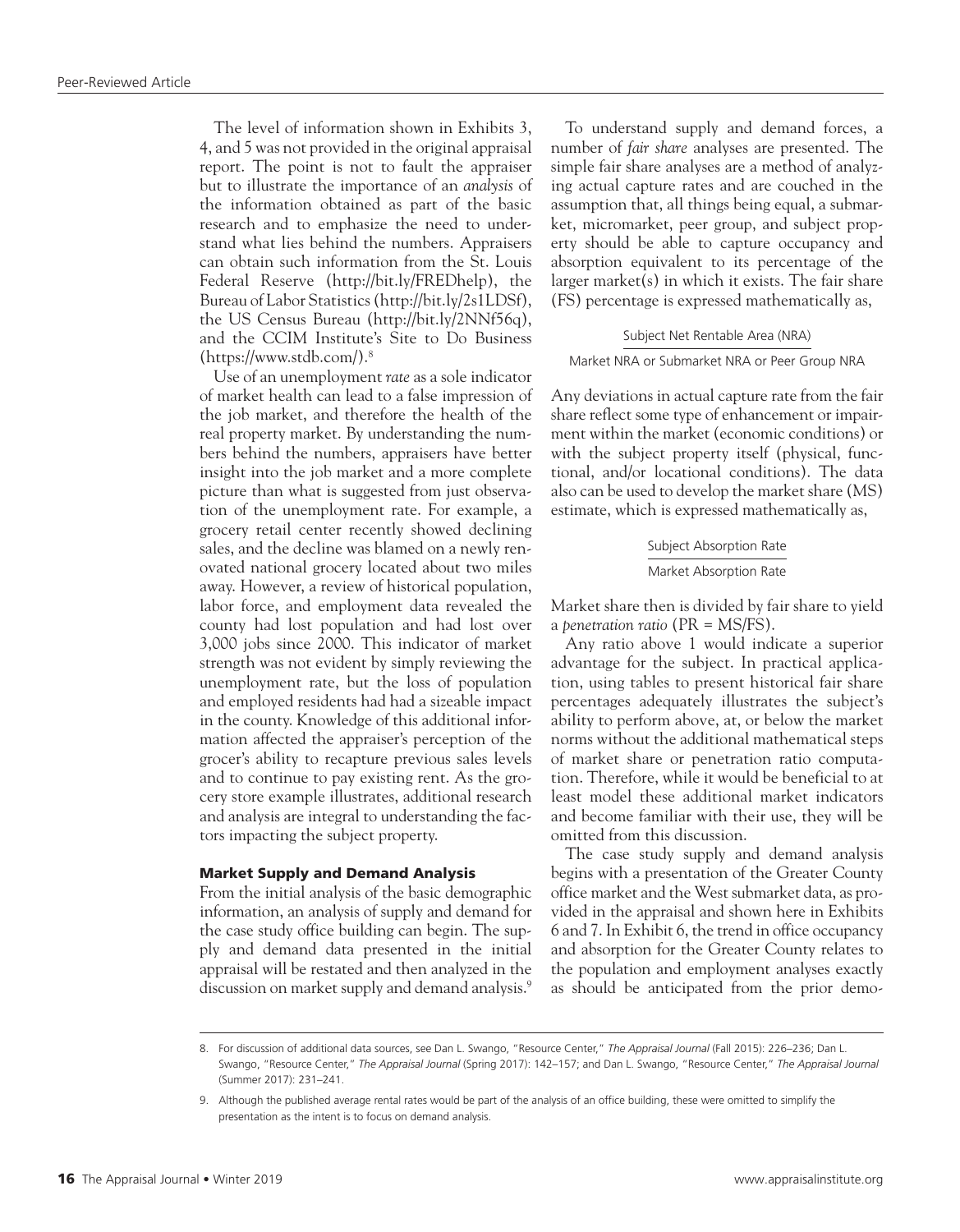graphic trend analysis. In Exhibit 7, the West submarket information is shown. The data seem to indicate that the West submarket is, in some ways, performing at an improved level in comparison to the overall office market. This might lead an appraiser to believe the subject's submarket is in some way superior to the overall market. The lack of any direct comparison or analysis of the two markets, however, increases the difficulty in making accurate assumptions about the market. The fair share analysis of the two markets, shown in Exhibit 8, helps provide that comparison.

| Year    | Inventory  | Available Sq. Ft. | <b>Actual % Available</b> | <b>Net Absorption</b> |
|---------|------------|-------------------|---------------------------|-----------------------|
| 1993    | 11,523,376 | 3,515,970         | 30.5                      |                       |
| 1994    | 11,392,376 | 2,874,678         | 25.2                      | 510,292               |
| 1995    | 11,384,376 | 3,109,813         | 27.3                      | (243, 135)            |
| 1996    | 11,498,481 | 3,015,023         | 26.2                      | 208,895               |
| 1997    | 10,886,896 | 2,621,685         | 24.1                      | (55,969)              |
| 1998    | 10,838,596 | 1,905,927         | 17.6                      | 569,992               |
| 1999    | 10,439,037 | 1,538,075         | 14.7                      | 319,007               |
| 2000    | 11,325,245 | 2,075,353         | 18.3                      | 554,976               |
| 2001    | 12,516,128 | 2,189,794         | 17.5                      | 415,299               |
| 2002    | 12,781,587 | 1,997,560         | 15.6                      | 198,666               |
| 2003    | 12,815,815 | 2,340,530         | 18.3                      | (25, 242)             |
| 2004    | 12,824,030 | 2,268,336         | 17.7                      | 181,675               |
| 2005    | 12,561,518 | 2,148,071         | 17.1                      | 38,831                |
| 2006    | 12,041,126 | 1,855,402         | 15.4                      | 281,926               |
| 2007    | 12,039,894 | 2,052,541         | 17.0                      | (159, 543)            |
| 2008    | 11,993,137 | 1,886,678         | 15.7                      | 88,772                |
| 2009    | 11,914,769 | 1,824,958         | 15.3                      | (17, 992)             |
| 2010    | 12,231,337 | 1,972,971         | 16.1                      | 168,555               |
| 2011    | 12,229,369 | 1,824,452         | 14.9                      | 148,519               |
| 2012    | 12,385,905 | 1,799,553         | 14.5                      | 37,699                |
| 2013    | 12,377,654 | 1,799,553         | 14.5                      | (256, 785)            |
| 2014    | 11,550,334 | 1,790,302         | 15.5                      | 176,566               |
| 2015    | 11,548,132 | 1,928,538         | 16.7                      | (182, 641)            |
| 2016    | 11,669,136 | 2,154,123         | 18.5                      | (166, 183)            |
| 2017    | 11,758,556 | 2,353,607         | 20.0                      | (154, 326)            |
| Q2 2018 | 11,698,767 | 2,353,607         | 20.1                      | (45, 355)             |

## Exhibit 6 Greater County Office Market—All Classes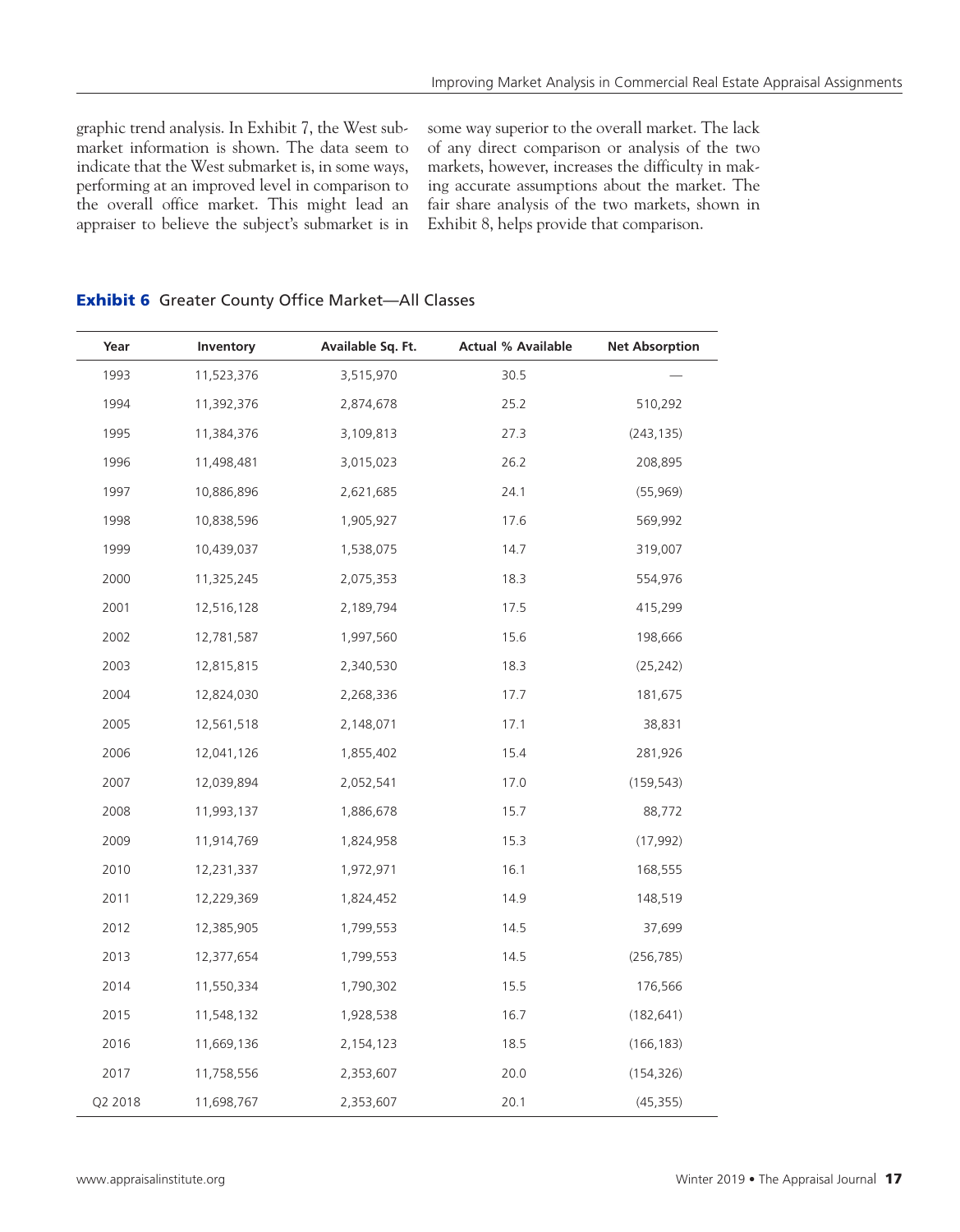| Year    | Inventory | Available Sq. Ft. | <b>Actual % Available</b> | <b>Actual Net Absorption</b> |
|---------|-----------|-------------------|---------------------------|------------------------------|
| 1993    | 2,066,551 | 771,221           | 37.3                      |                              |
| 1994    | 2,066,551 | 754,659           | 36.5                      | 16,562                       |
| 1995    | 2,066,551 | 735,943           | 35.6                      | 18,716                       |
| 1996    | 2,069,762 | 767,263           | 37.1                      | (28, 109)                    |
| 1997    | 1,643,403 | 777,822           | 47.3                      | 30,867                       |
| 1998    | 1,643,403 | 430,654           | 26.2                      | 324,966                      |
| 1999    | 1,643,403 | 212,367           | 12.9                      | 218,287                      |
| 2000    | 1,649,163 | 309,122           | 18.7                      | 75,738                       |
| 2001    | 1,674,763 | 311,788           | 18.6                      | 16,260                       |
| 2002    | 1,674,763 | 309,049           | 18.5                      | 2,739                        |
| 2003    | 1,637,698 | 440,021           | 26.9                      | (110, 305)                   |
| 2004    | 1,666,841 | 356,888           | 21.4                      | 32,801                       |
| 2005    | 1,661,841 | 427,865           | 25.7                      | 19,747                       |
| 2006    | 1,701,385 | 418,945           | 24.6                      | 36,835                       |
| 2007    | 1,734,565 | 360,960           | 20.8                      | 57,985                       |
| 2008    | 1,705,518 | 379,479           | 22.3                      | (33, 746)                    |
| 2009    | 1,705,518 | 313,444           | 18.4                      | 66,035                       |
| 2010    | 1,695,266 | 339,589           | 20.0                      | (36, 397)                    |
| 2011    | 1,693,298 | 347,627           | 20.5                      | (8,038)                      |
| 2012    | 1,693,298 | 370,238           | 21.9                      | (22, 611)                    |
| 2013    | 1,693,298 | 482,735           | 28.5                      | (112, 497)                   |
| 2014    | 1,694,310 | 448,992           | 26.5                      | 126,357                      |
| 2015    | 1,694,310 | 438,826           | 25.9                      | 9,673                        |
| 2016    | 1,694,310 | 431,880           | 25.5                      | 6,860                        |
| 2017    | 1,688,288 | 519,993           | 30.8                      | (88, 925)                    |
| Q2 2018 | 1,688,288 | 494,668           | 29.3                      | 6,116                        |

Exhibit 7 West Office Market—All Classes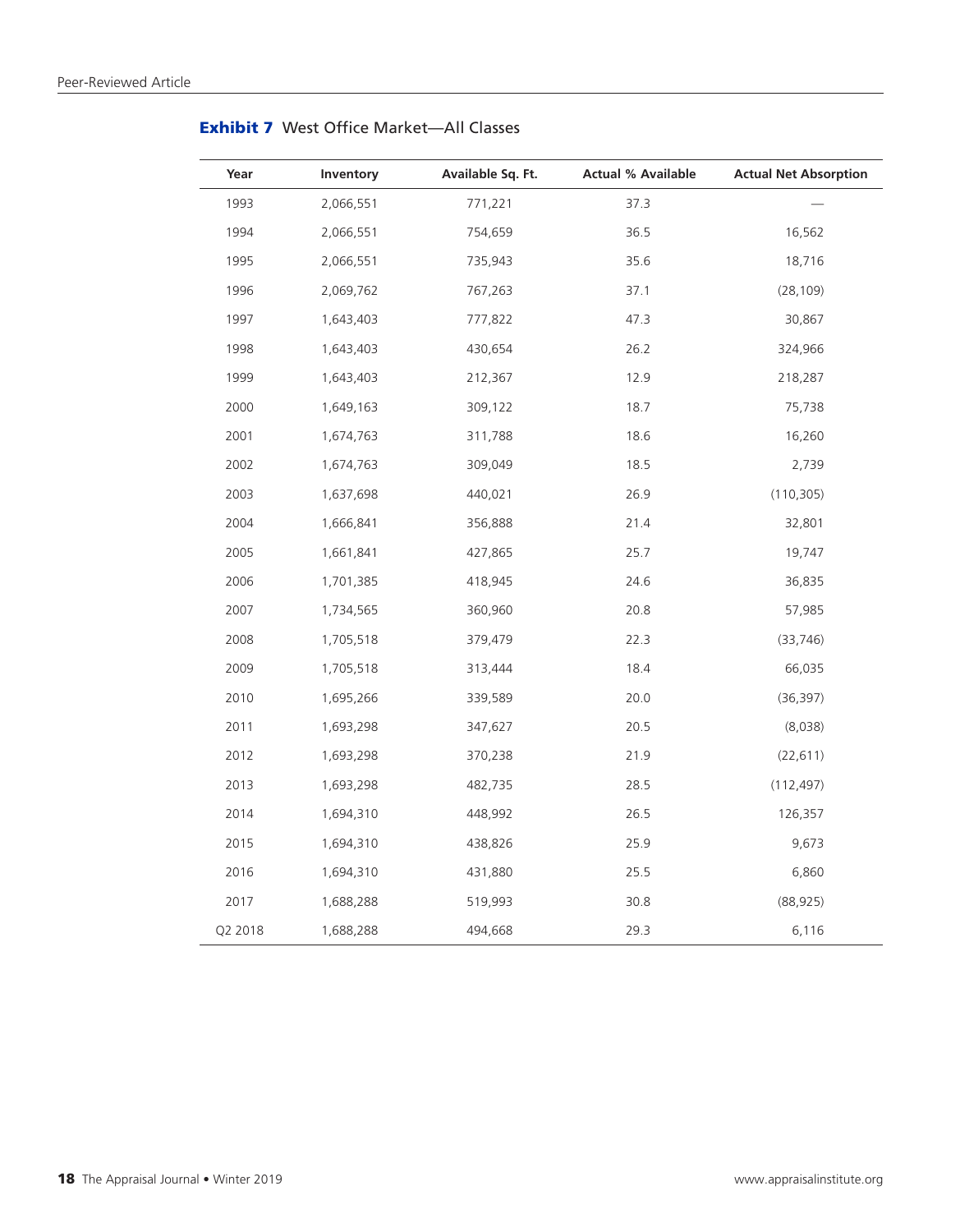|                           | <b>Greater County Office Market-All Classes</b> |                   |                    |                |           |                                                   |                   |                                                        |                                                |                                                 | West Office Market Fair Share of Greater County Office Market-All Classes |                                                       |
|---------------------------|-------------------------------------------------|-------------------|--------------------|----------------|-----------|---------------------------------------------------|-------------------|--------------------------------------------------------|------------------------------------------------|-------------------------------------------------|---------------------------------------------------------------------------|-------------------------------------------------------|
| А                         | В                                               | C                 | D                  | Ε              | F         | G                                                 | н                 | T                                                      | J                                              | Κ                                               | Г                                                                         | M                                                     |
| Year                      | Inventory                                       | Available Sq. Ft. | Actual % Available | Net Absorption | Inventory | Fair Share Inventory (%)<br>(Column F / Column B) | Available Sq. Ft. | $\sigma$<br>(Column G * Column<br>Fair Share Available | (Column H / Column F)<br>Available<br>Actual % | Fair Share % Available<br>(Column I / Column F) | <b>Actual Net Absorption</b>                                              | (Column G * Column E)<br>Net Absorption<br>Fair Share |
| 1993                      | 11,523,376                                      | 3,515,970         | 30.5               |                | 2,066,551 | 17.934                                            | 771,221           | 630,538                                                | 37.3                                           | 30.5                                            |                                                                           |                                                       |
| 1994                      | 11,392,376                                      | 2,874,678         | 25.2               | 510,292        | 2,066,551 | 18.140                                            | 754,659           | 521,460                                                | 36.5                                           | 25.2                                            | 16,562                                                                    | 92,566                                                |
| 1995                      | 11,384,376                                      | 3,109,813         | 27.3               | (243, 135)     | 2,066,551 | 18.153                                            | 735,943           | 564,509                                                | 35.6                                           | 27.3                                            | 18,716                                                                    | (44, 135)                                             |
| 1996                      | 11,498,481                                      | 3,015,023         | 26.2               | 208,895        | 2,069,762 | 18.000                                            | 767,263           | 542,713                                                | 37.1                                           | 26.2                                            | (28, 109)                                                                 | 37,602                                                |
| 1997                      | 10,886,896                                      | 2,621,685         | 24.1               | (55, 969)      | 1,643,403 | 15.095                                            | 777,822           | 395,750                                                | 47.3                                           | 24.1                                            | 30,867                                                                    | (8,449)                                               |
| 1998                      | 10,838,596                                      | 1,905,927         | 17.6               | 569,992        | 1,643,403 | 15.163                                            | 430,654           | 288,986                                                | 26.2                                           | 17.6                                            | 324,966                                                                   | 86,425                                                |
| 1999                      | 10,439,037                                      | 1,538,075         | 14.7               | 319,007        | 1,643,403 | 15.743                                            | 212,367           | 242,137                                                | 12.9                                           | 14.7                                            | 218,287                                                                   | 50,221                                                |
| 2000                      | 11,325,245                                      | 2,075,353         | 18.3               | 554,976        | 1,649,163 | 14.562                                            | 309,122           | 302,209                                                | 18.7                                           | 18.3                                            | 75,738                                                                    | 80,815                                                |
| 2001                      | 12,516,128                                      | 2,189,794         | 17.5               | 415,299        | 1,674,763 | 13.381                                            | 311,788           | 293,013                                                | 18.6                                           | 17.5                                            | 16,260                                                                    | 55,570                                                |
| 2002                      | 12,781,587                                      | 1,997,560         | 15.6               | 198,666        | 1,674,763 | 13.103                                            | 309,049           | 261,739                                                | 18.5                                           | 15.6                                            | 2,739                                                                     | 26,031                                                |
| 2003                      | 12,815,815                                      | 2,340,530         | 18.3               | (25, 242)      | 1,637,698 | 12.779                                            | 440,021           | 299,090                                                | 26.9                                           | 18.3                                            | (110, 305)                                                                | (3,226)                                               |
| 2004                      | 12,824,030                                      | 2,268,336         | 17.7               | 181,675        | 1,666,841 | 12.998                                            | 356,888           | 294,834                                                | 21.4                                           | 17.7                                            | 32,801                                                                    | 23,614                                                |
| 2005                      | 12,561,518                                      | 2,148,071         | 17.1               | 38,831         | 1,661,841 | 13.230                                            | 427,865           | 284,182                                                | 25.7                                           | 17.1                                            | 19,747                                                                    | 5,137                                                 |
| 2006                      | 12,041,126                                      | 1,855,402         | 15.4               | 281,926        | 1,701,385 | 14.130                                            | 418,945           | 262,164                                                | 24.6                                           | 15.4                                            | 36,835                                                                    | 39,836                                                |
| 2007                      | 12,039,894                                      | 2,052,541         | 17.0               | (159, 543)     | 1,734,565 | 14.407                                            | 360,960           | 295,706                                                | 20.8                                           | 17.0                                            | 57,985                                                                    | (22, 985)                                             |
| 2008                      | 11,993,137                                      | 1,886,678         | 15.7               | 88,772         | 1,705,518 | 14.221                                            | 379,479           | 268,300                                                | 22.3                                           | 15.7                                            | (33, 746)                                                                 | 12,624                                                |
| 2009                      | 11,914,769                                      | 1,824,958         | 15.3               | (17, 992)      | 1,705,518 | 14.314                                            | 313,444           | 261,230                                                | 18.4                                           | 15.3                                            | 66,035                                                                    | (2, 575)                                              |
| 2010                      | 12,231,337                                      | 1,972,971         | 16.1               | 168,555        | 1,695,266 | 13.860                                            | 339,589           | 273,454                                                | 20.0                                           | 16.1                                            | (36, 397)                                                                 | 23,362                                                |
| 2011                      | 12,229,369                                      | 1,824,452         | 14.9               | 148,519        | 1,693,298 | 13.846                                            | 347,627           | 252,617                                                | 20.5                                           | 14.9                                            | (8,038)                                                                   | 20,564                                                |
| 2012                      | 12,385,905                                      | 1,799,553         | 14.5               | 37,699         | 1,693,298 | 13.671                                            | 370,238           | 246,020                                                | 21.9                                           | 14.5                                            | (22, 611)                                                                 | 5,154                                                 |
| 2013                      | 12,377,654                                      | 1,799,553         | 14.5               | (256, 785)     | 1,693,298 | 13.680                                            | 482,735           | 246,184                                                | 28.5                                           | 14.5                                            | (112,497)                                                                 | (35, 129)                                             |
| 2014                      | 11,550,334                                      | 1,790,302         | 15.5               | 176,566        | 1,694,310 | 14.669                                            | 448,992           | 262,618                                                | 26.5                                           | 15.5                                            | 126,357                                                                   | 25,900                                                |
| 2015                      | 11,548,132                                      | 1,928,538         | 16.7               | (182, 641)     | 1,694,310 | 14.672                                            | 438,826           | 282,950                                                | 25.9                                           | 16.7                                            | 9,673                                                                     | (26, 797)                                             |
| 2016                      | 11,669,136                                      | 2,154,123         | 18.5               | (166, 183)     | 1,694,310 | 14.520                                            | 431,880           | 312,770                                                | 25.5                                           | 18.5                                            | 6,860                                                                     | (24, 129)                                             |
| 2017                      | 11,758,556                                      | 2,353,607         | 20.0               | (154, 326)     | 1,688,288 | 14.358                                            | 519,993           | 337,930                                                | 30.8                                           | 20.0                                            | (88, 925)                                                                 | (22, 158)                                             |
| Q2 2018                   | 11,698,767                                      | 2,353,607         | 20.1               | (45,355)       | 1,688,288 | 14.431                                            | 494,668           | 339,657                                                | 29.3                                           | 20.1                                            | 6,116                                                                     | (6, 545)                                              |
| 26-Period Avg.            | 11,854,830                                      | 2,199,888         | 18.6               | 103,700        | 1,740,244 | 14.680                                            | 459,694           | 322,935                                                | 26.4                                           | 18.6                                            | 25,037                                                                    | 15,223                                                |
| 12-Period Avg. 11,949,749 |                                                 | 1,978,407         | 16.6               | (30, 226)      | 1,698,356 | 14.212                                            | 410,703           | 281,181                                                | 24.2                                           | 16.6                                            | (2,432)                                                                   | (4, 296)                                              |
| 8-Period Avg.             | 11,902,232                                      | 2,000,467         | 16.8               | (55, 313)      | 1,692,425 | 14.219                                            | 441,870           | 284,454                                                | 26.1                                           | 16.8                                            | (10, 383)                                                                 | (7, 865)                                              |
| 4-Period Avg.             | 11,668,648                                      | 2,197,469         | 18.8               | (137, 126)     | 1,691,299 | 14.494                                            | 471,342           | 318,510                                                | 27.9                                           | 18.8                                            | (16, 569)                                                                 | (19, 876)                                             |

## **Exhibit 8** Fair Share Comparison of West Office Market to Greater County Office Market

Fair Share of Inventory = West Office inventory / Greater County inventory. This percentage is used to calculate all other fair share amounts for the West Office market.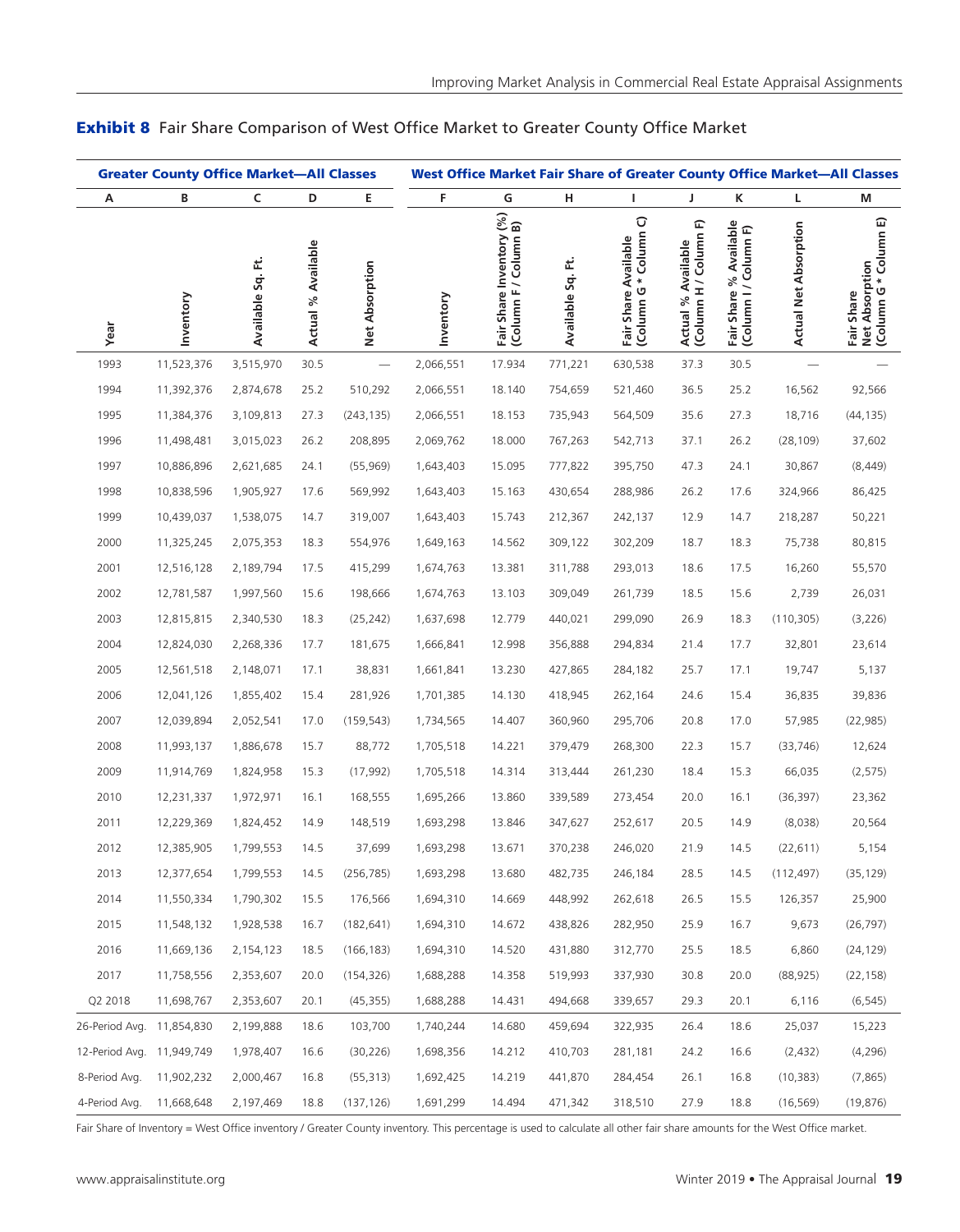In Exhibit 8, the fair share analysis of each year's data and the averages over different periods are displayed for comparison. The results of the data analysis suggest the following:

- 1. A stabilized vacancy rate for the Greater County market appears to be around 17.5%. The averages of the periods analyzed support this rate.
- 2. A stabilized vacancy rate for the West submarket appears to be around 25%. The averages of the periods analyzed support this rate.

## **Exhibit 9** Supply and Demand Data by Radius from Subject Property

| Year          | Inventory | <b>Available</b><br>Sq. Ft.                    | Actual %<br><b>Available</b> | <b>Actual Net</b><br>Absorption |
|---------------|-----------|------------------------------------------------|------------------------------|---------------------------------|
|               |           | <b>One-Mile Radius Class A Office Market</b>   |                              |                                 |
| 2015          | 603,612   | 212,331                                        | 35.2                         | (17, 514)                       |
| 2016          | 603,612   | 177,417                                        | 29.4                         | 34,914                          |
| 2017          | 603,612   | 206,559                                        | 34.2                         | (29, 142)                       |
| Q2 2018       | 603,612   | 220,471                                        | 36.5                         | 13,912                          |
| 4-Period Avg. | 603,612   | 204,195                                        | 33.8                         | 543                             |
|               |           | <b>Three-Mile Radius Class A Office Market</b> |                              |                                 |
| 2015          | 952,315   | 241,643                                        | 25.4                         | (17, 514)                       |
| 2016          | 952,315   | 206,729                                        | 21.7                         | 34,914                          |
| 2017          | 952,315   | 206,559                                        | 21.7                         | (29, 142)                       |
| Q2 2018       | 952,315   | 220,471                                        | 23.2                         | 13,912                          |
| 4-Period Avg. | 952,315   | 218,851                                        | 23.0                         | 543                             |
|               |           | <b>Five-Mile Radius Class A Office Market</b>  |                              |                                 |
| 2015          | 3,503,357 | 488,326                                        | 13.9                         | 4,885                           |
| 2016          | 3,503,357 | 425,880                                        | 12.2                         | 62,446                          |
| 2017          | 3,503,357 | 345,045                                        | 9.8                          | 80,835                          |
| Q2 2018       | 3,503,357 | 355,225                                        | 10.1                         | (10, 180)                       |
| 4-Period Avg. | 3,503,357 | 403,619                                        | 11.5                         | 34,497                          |

- 3. The West submarket has historically underperformed the Greater County market in occupancy. Comparing the averages of the periods' actual vacancy to the fair share occupancy, the West submarket obviously has a higher vacancy rate
- 4. The West submarket has historically performed at about its fair share of absorption. Comparing the averages of the periods' actual net absorption to the fair share of absorption, the West submarket appears to underperform some periods and outperform in others. A generalization would be to assume that the submarket will perform at approximately its fair share.

These four points, combined with the population and employment data, suggest the West office market is probably operating at a stabilized level with no population or employment growth to alter demand. It also suggests that the West market experiences less demand in relation to the Greater County market. These observations from the fair share analysis should be considered in comparable selection as well as analysis of the subject itself.

In the case study appraisal, the appraiser provided supply and demand data relative to distance from the subject using one-, three-, and five-mile radiuses; this information is restated in Exhibit 9.

Note that in Exhibit 9 the micro supply and demand data is for Class A office buildings, which is the class the appraiser designated for the subject. In the Greater County and West office supply and demand data, all classes of office buildings are presented. While there is a disconnect in this data, it is generally observed that Class A buildings typically outperform Class B and Class C buildings. In analyzing the appraiser's data, therefore, one would anticipate fair share analyses of the data to reflect a higher capture rate for Class A properties. (A penetration ratio analysis might be added due to the difference in the data.)

The fair share analysis of the Greater County and West office markets in comparison to the one-mile micromarket is presented in Exhibit 10. It appears indeed that Class A office space captures more than its fair share of absorption, based on the comparison of actual versus fair share, and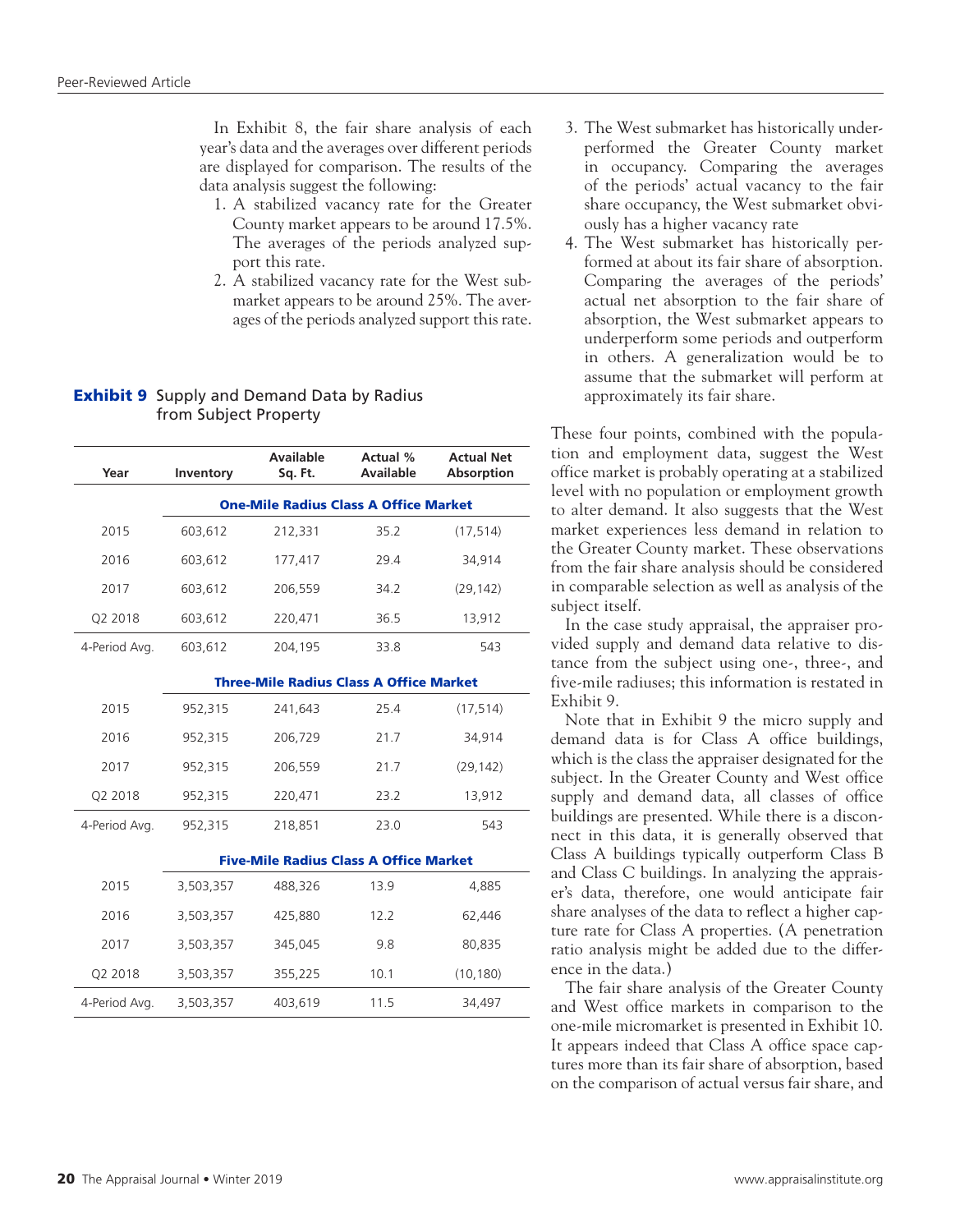the most recent trend  $(Q2 2018)$  is quite encouraging. However, Class A in the immediate area of the subject significantly underperforms the Greater County market and underperforms the West office submarket in regard to occupancy, again as noted in the comparison between actual and fair share. Further, while the Class A space has been performing at an anticipated improved capture rate of absorption, that rate is still extremely low as a percentage of either total space or available space. This further indicates that demand for office space in the subject's area is weak, as initially predicted by the population and employment analysis.

With a baseline of demand developed, the analysis can then turn to the subject property itself. Actual performance of the subject property is shown in Exhibit 11. This data demonstrates that the subject property's performance has continued to deteriorate over time. Note that there has been very little occurrence of net positive leasing activity for several years.

## **Exhibit 10** Fair Share Comparison of One-Mile Class A Market to Greater County and West Office Markets

| Year                                                      | Inventory  | Available Sq. Ft.                     | Available | Net Absorption | Inventory | Share Inventory<br>$F\ddot{a}$ | Available Sq. Ft.                                                                                 | Fair Share Available                         | Available<br>$\%$<br>Actual | Available<br>್ನೇ<br>Share<br>Fair | <b>Actual Net Absorption</b> | Absorption<br>Fair Share<br>Net Absorp |
|-----------------------------------------------------------|------------|---------------------------------------|-----------|----------------|-----------|--------------------------------|---------------------------------------------------------------------------------------------------|----------------------------------------------|-----------------------------|-----------------------------------|------------------------------|----------------------------------------|
|                                                           |            |                                       | ৼ         |                |           |                                |                                                                                                   |                                              |                             |                                   |                              |                                        |
| <b>Greater County</b><br><b>Office Market-All Classes</b> |            |                                       |           |                |           |                                | <b>One-Mile Radius Class A Office Market</b><br><b>Fair Share of Greater County Office Market</b> |                                              |                             |                                   |                              |                                        |
| 2015                                                      | 11,548,132 | 1,928,538                             | 16.7      | (182, 641)     | 603,612   | 5.23                           | 212,331                                                                                           | 100,803                                      | 35.2                        | 16.7                              | (17, 514)                    | (9, 547)                               |
|                                                           |            |                                       |           |                |           |                                |                                                                                                   |                                              |                             |                                   |                              |                                        |
| 2016                                                      | 11,669,136 | 2,154,123                             | 18.5      | (166, 183)     | 603,612   | 5.17                           | 177,417                                                                                           | 111,427                                      | 29.4                        | 18.5                              | 34,914                       | (8,596)                                |
| 2017                                                      | 11,758,556 | 2,353,607                             | 20.0      | (154, 326)     | 603,612   | 5.13                           | 206,559                                                                                           | 120,820                                      | 34.2                        | 20.0                              | (29, 142)                    | (7, 922)                               |
| Q2 2018                                                   | 11,698,767 | 2,353,607                             | 20.1      | (45, 355)      | 603,612   | 5.16                           | 220,471                                                                                           | 121,437                                      | 36.5                        | 20.1                              | 13,912                       | (2,340)                                |
| 4-Period Avg.                                             | 11,668,648 | 2,197,469                             | 18.8      | (137, 126)     | 603,612   | 5.17                           | 204,195                                                                                           | 113,674                                      | 33.8                        | 18.8                              | 543                          | (7,093)                                |
|                                                           |            |                                       |           |                |           |                                |                                                                                                   | <b>One-Mile Radius Class A Office Market</b> |                             |                                   |                              |                                        |
|                                                           |            | <b>West Office Market-All Classes</b> |           |                |           |                                |                                                                                                   | <b>Fair Share of West Office Market</b>      |                             |                                   |                              |                                        |
| 2015                                                      | 1,694,310  | 438,826                               | 25.9      | 9,673          | 603,612   | 35.63                          | 212,331                                                                                           | 156,335                                      | 35.2                        | 35.6                              | (17, 514)                    | 3,446                                  |
| 2016                                                      | 1,694,310  | 431,880                               | 25.5      | 6,860          | 603,612   | 35.63                          | 177,417                                                                                           | 153,861                                      | 29.4                        | 25.5                              | 34,914                       | 2,444                                  |
| 2017                                                      | 1,688,288  | 519,993                               | 30.8      | (88, 925)      | 603,612   | 35.75                          | 206,559                                                                                           | 185,913                                      | 34.2                        | 30.8                              | (29, 142)                    | (31, 793)                              |

4-Period Avg. 1,691,299 471,342 27.9 (16,569) 603,612 35.69 204,195 168,218 33.8 27.9 543 (5,913) Fair Share of Inventory = One-Mile inventory / Greater County or West Office inventory. This percentage is used to calculate all other fair share amounts for the one-mile market.

Q2 2018 1,688,288 494,668 29.3 6,116 603,612 35.75 220,471 176,858 36.5 29.3 13,912 2,187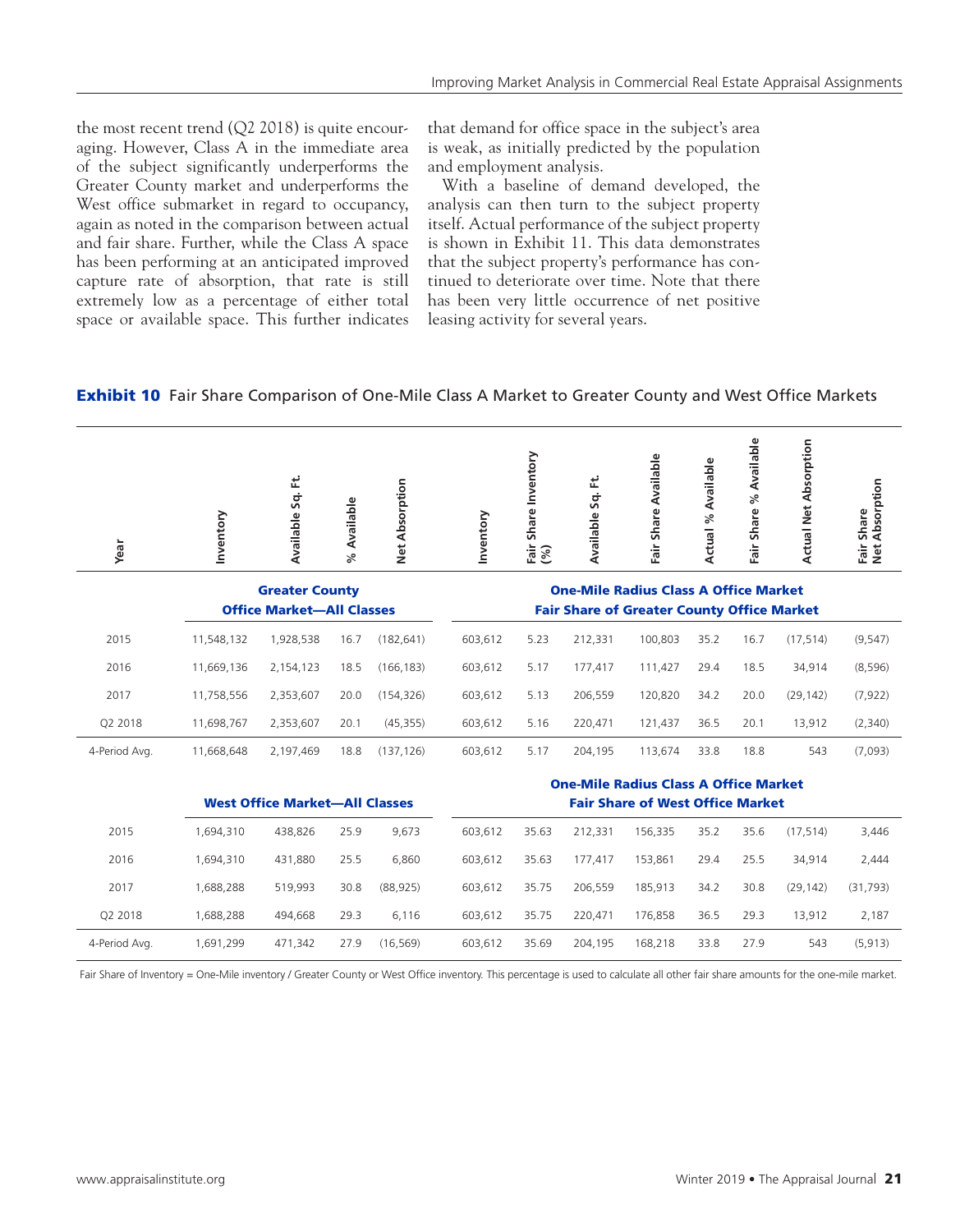| Year           | Inventory | <b>Actual</b><br>Available Sq. Ft. | <b>Actual</b><br>% Vacant | <b>Actual</b><br><b>Net Absorption</b> |
|----------------|-----------|------------------------------------|---------------------------|----------------------------------------|
| 2007           | 162,745   | 13,020                             | 8.00                      |                                        |
| 2008           | 162,745   | 13,020                             | 8.00                      | $\mathbf 0$                            |
| 2009           | 162,745   | 13,020                             | 8.00                      | $\mathbf 0$                            |
| 2010           | 162,745   | 13,020                             | 8.00                      | $\mathbf 0$                            |
| 2011           | 162,745   | 18,390                             | 11.30                     | (5, 371)                               |
| 2012           | 162,745   | 34,665                             | 21.30                     | (16, 275)                              |
| 2013           | 162,745   | 42,151                             | 25.90                     | (7, 486)                               |
| 2014           | 162,745   | 122,221                            | 75.10                     | (80,071)                               |
| 2015           | 162,745   | 131,172                            | 80.60                     | (8,951)                                |
| 2016           | 162,745   | 116,525                            | 71.60                     | 14,647                                 |
| 2017           | 162,745   | 131,172                            | 80.60                     | (14, 647)                              |
| Q2 2018        | 162,745   | 131,172                            | 80.60                     | $\mathbf 0$                            |
| 12-Period Avg. | 162,745   | 64,962                             | 39.92                     | (10, 741)                              |
| 8-Period Avg.  | 162,745   | 90,934                             | 55.88                     | (14, 769)                              |
| 4-Period Avg.  | 162,745   | 127,511                            | 78.35                     | (2,238)                                |

**Exhibit 11** Subject Property Historical Vacancy and Absorption

From this point, fair share analyses of the subject in comparison to the Greater County, West, and one-, three-, and five-mile markets can all be developed to provide insight into how the subject competes within each of those markets. For brevity, the fair share analysis of the onemile micromarket is the only analysis presented. This is likely the most important analysis, as it best illustrates how the subject property competes against its peers. For some properties a wider area would make sense; however, expanding the market too much can result in conclusions that are misleading.

The fair share comparison of the subject and the one-mile market is provided in Exhibit 12. There is 220,471 square feet of space available in the one-mile radius micromarket as of Q2 2018. The subject's vacant space (131,172 square feet) represents 59.5% of this micromarket's available space. If we assume the subject's available space is similar to the West office market's eight-period average of 26.1% (Exhibit 8), the available square feet in the one-mile radius would drop to 21.8%:

Subject available 162,745 sq. ft. x 0.261  $= 42,676 - 131,172 = -88,696$  sq. ft.

One-mile radius available 220,471 sq. ft.

– 88,896 sq. ft. from subject / 603,612 sq. ft.

= 21.8% availability

This rate is actually better than that of the West office market and is indicative of the anticipated result for Class A buildings. However, this observation also raises a question about the overall economic viability of the subject property. A summary of all fair share comparisons of the subject is found in Exhibit 13.

From these analyses, where the subject significantly underperforms in all comparative fair share periods, it appears there is some physical or economic problem with the subject. A reader of this information would be curious as to what is happening to this property that it is performing so poorly. An experienced appraiser should foresee any number of topics that potentially need to be researched *and discussed* in the report to explain the cause of the abnormal performance.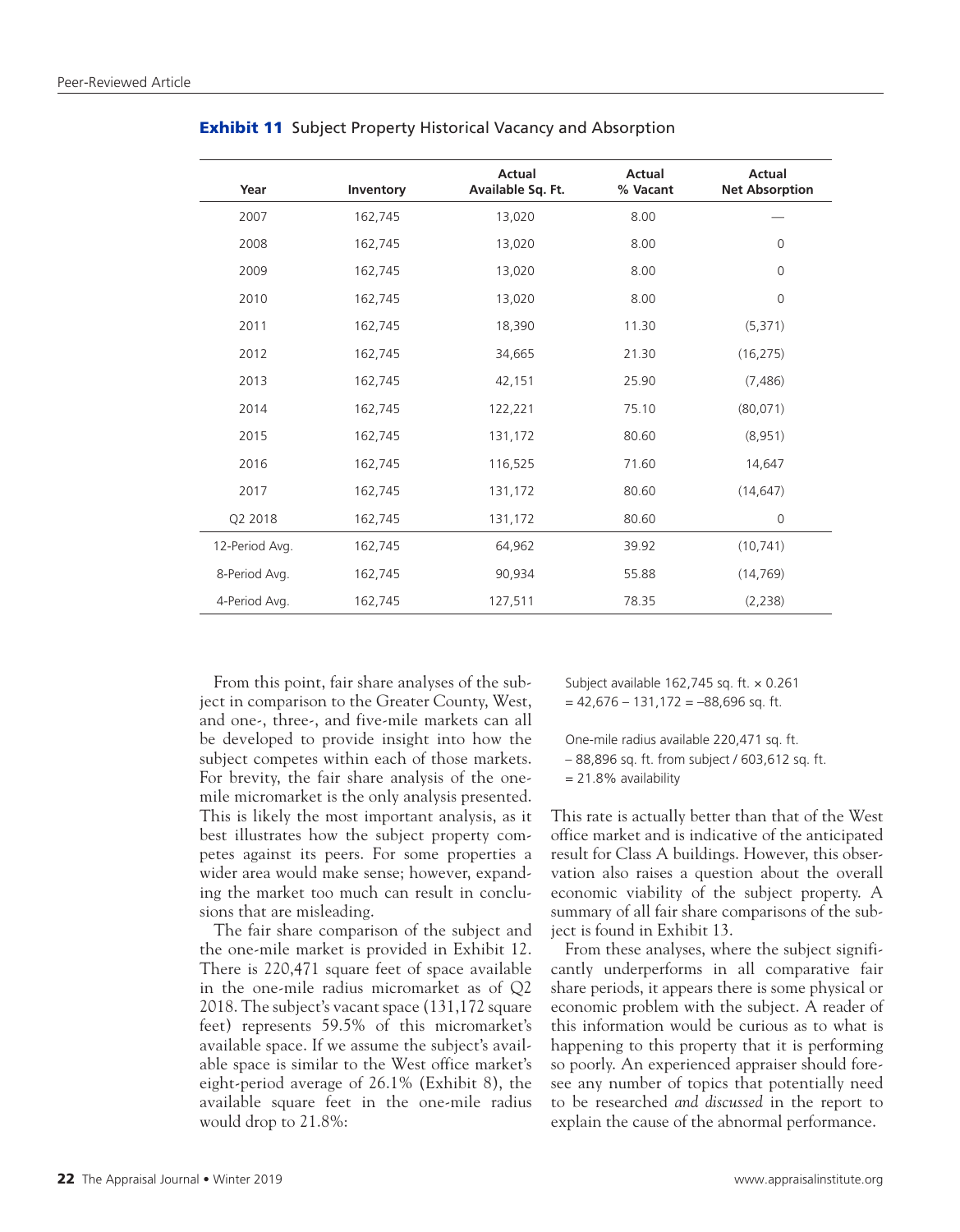|               | <b>One-Mile Radius</b><br><b>Class A Office Market</b> |                                    |                                |                               | <b>Subject Fair Share of One-Mile Class A Office</b> |                                   |                                     |                                       |                       |                                    |                                 |                                    |
|---------------|--------------------------------------------------------|------------------------------------|--------------------------------|-------------------------------|------------------------------------------------------|-----------------------------------|-------------------------------------|---------------------------------------|-----------------------|------------------------------------|---------------------------------|------------------------------------|
| Year          | Inventory                                              | 로<br>Š.<br><b>Actual Available</b> | Available<br>್ನೇ<br>ctual<br>∢ | Absorption<br>Net<br>Actual I | Inventory                                            | Inventory<br>Share<br>Fair<br>(%) | 로<br>Sq.<br><b>Actual Available</b> | ť<br>Š.<br>Share<br>Available<br>Fair | Available<br>Actual % | Available<br>$\%$<br>Share<br>Fair | Absorption<br><b>Actual Net</b> | Absorption<br>Share<br>Fair<br>Net |
| 2015          | 603,612                                                | 212,331                            | 35.2                           | (17, 514)                     | 162,745                                              | 26.962                            | 131,172                             | 57,248                                | 80.6                  | 35.2                               | (8,951)                         | (4, 722)                           |
| 2016          | 603,612                                                | 177,417                            | 29.4                           | 34,914                        | 162,745                                              | 26.962                            | 116,525                             | 47,835                                | 71.6                  | 29.4                               | 14,647                          | 9,413                              |
| 2017          | 603,612                                                | 206,559                            | 34.2                           | (29, 142)                     | 162,745                                              | 26.962                            | 131,172                             | 55,692                                | 80.6                  | 34.2                               | (14, 647)                       | (7, 857)                           |
| Q2 2018       | 603,612                                                | 220,471                            | 36.5                           | 13,912                        | 162,745                                              | 26.962                            | 131,172                             | 59,443                                | 80.6                  | 36.5                               | $\mathbf 0$                     | 3,751                              |
| 4-Period Avg. | 603,612                                                | 204,195                            | 33.8                           | 543                           | 162,745                                              | 26.962                            | 127,511                             | 55,055                                | 78.4                  | 33.8                               | (2, 238)                        | 146                                |

# Exhibit 12 Fair Share Comparison—Subject Property to One-Mile Micromarket

# **Exhibit 13** Fair Share Analysis Summary

|                | <b>Subject</b>           |                                    | <b>Fair Share</b><br>of Greater County Market |                                                      |                                               | <b>Fair Share</b><br>of West Market           | <b>Fair Share</b><br><b>One-Mile Radius</b> |                                               |  |
|----------------|--------------------------|------------------------------------|-----------------------------------------------|------------------------------------------------------|-----------------------------------------------|-----------------------------------------------|---------------------------------------------|-----------------------------------------------|--|
| Year           | Actual<br>%<br>Available | Actual<br><b>Net</b><br>Absorption | <b>Fair Share</b><br>%<br><b>Available</b>    | <b>Fair Share</b><br><b>Net</b><br><b>Absorption</b> | <b>Fair Share</b><br>$\%$<br><b>Available</b> | <b>Fair Share</b><br><b>Net</b><br>Absorption | <b>Fair Share</b><br>%<br>Available         | <b>Fair Share</b><br><b>Net</b><br>Absorption |  |
| 2007           | 8.0                      |                                    | 17.0                                          | (2, 157)                                             | 20.8                                          | 5,440                                         |                                             |                                               |  |
| 2008           | 8.0                      | $\mathbf{O}$                       | 15.7                                          | 1,205                                                | 22.3                                          | (3,220)                                       |                                             |                                               |  |
| 2009           | 8.0                      | $\circ$                            | 15.3                                          | (246)                                                | 18.4                                          | 6,301                                         |                                             |                                               |  |
| 2010           | $8.0\,$                  | $\mathbf{O}$                       | 16.1                                          | 2,243                                                | 20.0                                          | (3,494)                                       |                                             |                                               |  |
| 2011           | 11.3                     | (5,371)                            | 14.9                                          | 1,976                                                | 20.5                                          | (773)                                         |                                             |                                               |  |
| 2012           | 21.3                     | (16, 275)                          | 14.5                                          | 495                                                  | 21.9                                          | (2, 173)                                      |                                             |                                               |  |
| 2013           | 25.9                     | (7, 486)                           | 14.5                                          | (3,376)                                              | 28.5                                          | (10, 812)                                     |                                             |                                               |  |
| 2014           | 75.1                     | (80,071)                           | 15.5                                          | 2,488                                                | 26.5                                          | 12,137                                        |                                             |                                               |  |
| 2015           | 80.6                     | (8,951)                            | 16.7                                          | (2,574)                                              | 25.9                                          | 929                                           | 35.2                                        | (4, 722)                                      |  |
| 2016           | 71.6                     | 14,647                             | 18.5                                          | (2,318)                                              | 25.5                                          | 659                                           | 29.4                                        | 9,413                                         |  |
| 2017           | 80.6                     | (14, 647)                          | 20.0                                          | (2, 136)                                             | 30.8                                          | (8,572)                                       | 34.2                                        | (7, 857)                                      |  |
| Q2 2018        | 80.6                     | $\circ$                            | 20.1                                          | (631)                                                | 29.3                                          | 590                                           | 36.5                                        | 3,751                                         |  |
| 12-Period Avg. | 39.9                     | (10, 741)                          | 16.6                                          | (412)                                                | 24.2                                          | (233)                                         |                                             |                                               |  |
| 8-Period Avg.  | 55.9                     | (14, 769)                          | 16.8                                          | (756)                                                | 26.1                                          | (998)                                         |                                             |                                               |  |
| 4-Period Avg.  | 78.4                     | (2, 238)                           | 18.8                                          | (1,614)                                              | 27.9                                          | (1,322)                                       | 33.8                                        | 146                                           |  |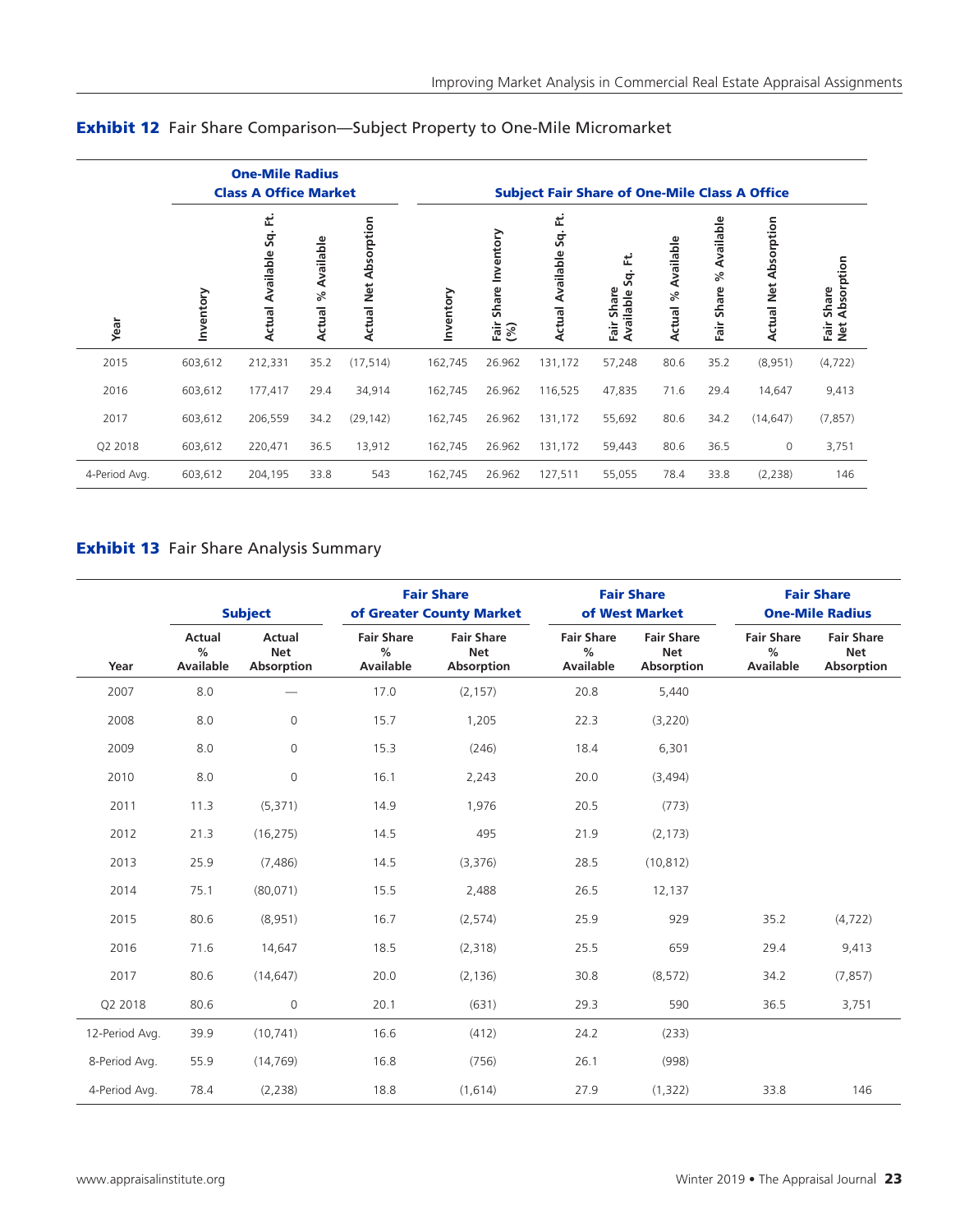Rather than looking at bulk information with no immediately discernible patterns relating to the subject property—the data analysis demonstrated in this article gives the appraiser some direction as to the market research and analysis that will answer the "why" questions of the subject's performance in relation to the market. The appraisal report can focus the descriptive and valuation discussion to answer the "why" questions suggested by the fair share analysis. Some possible causes to investigate include the following:

## Physical Factors

## **Location**

- Is the subject's location less desirable?
- Has the office market shifted to another location?
- Is there enough vacant land for any large user to build their own building? (This is usually a more desirable option among single-tenant users.)

#### **Construction**

- Is there adequate parking?
- Is the property's age less desirable in the market?
- Is the property's curb appeal poor?
- Are the building's systems out of date?
- Does the property's age give rise to any functional obsolescence? Is it curable?

#### **Condition**

- Does this property have significant deferred maintenance that needs to be addressed immediately?
- Does this property have large capital items that need to be addressed over the short term?

## Economic Factors

## **Underlying demand based on jobs**

- Are there indications that jobs will be moving into or out of the submarket or micromarket?
- Have governments enacted or proposed incentives to attract new businesses?

## **Changes in supply and/or location of supply**

- Is there a large amount of new supply in a competing market?
- Are any demolitions planned that might reduce supply?

#### **Management's competency/financial condition**

- Is management actively attempting to lease-up the property?<sup>10</sup>
- Can ownership/management afford to (or does it have the desire to) pay tenant improvement and leasing commission costs? Inability or unwillingness to pay decreases leasing activity.

#### **Rental rates**

- How do the subject's rents compare to the current market? Is its occupancy or absorption due to above- or below-market rent?
- What are competing properties doing to induce leasing—concessions? lower rental rates? higher tenant improvement allowances? nothing?
- What could be done at the subject property to induce leasing activity?

#### **Absorption of vacant space**

- What is a reasonable absorption rate?
- Historical averages reflect what length of time?

## Valuation Factors

- What are the trends in capitalization and discount rates?
- How active is the market?
- What properties sell—only well occupied? only Class A? only credit tenant? only "value add"? only in a specific few micromarkets? only redevelopment with a change in use?

<sup>10.</sup> The property rent roll may indicate a large amount of space is leased even when it is vacant if the tenant is still paying rent. There is little incentive to lease space in this scenario unless the remaining term is very short.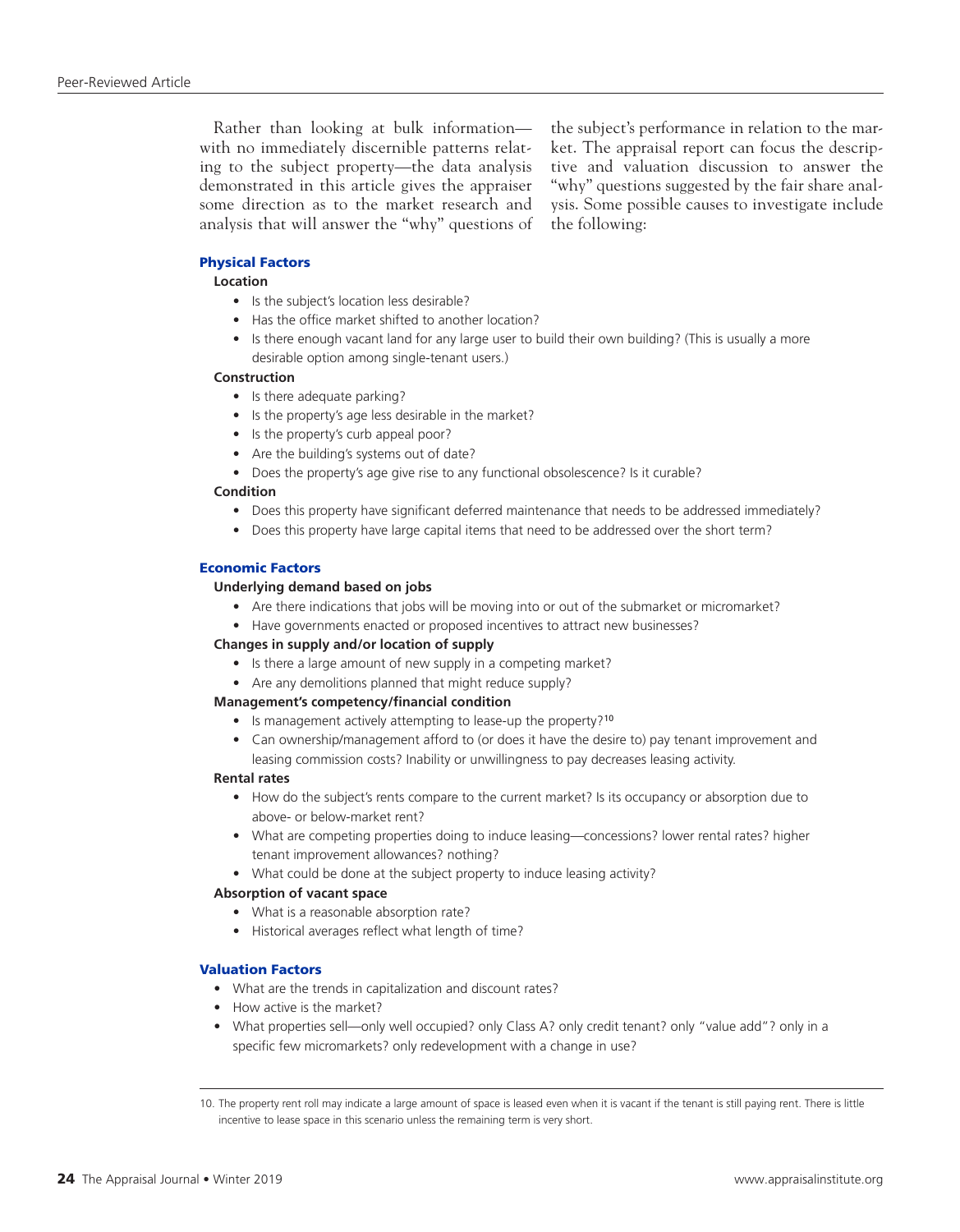As can be seen, an incredible number of questions have arisen from the fair share analysis of the market, submarket, micromarket, and subject property. Yet, having identified how the subject competes in its market, the appraiser can focus on identifying which questions are applicable to the subject property and how the answers affect the selection of comparable data, thereby improving appraisal report credibility. What if the market, submarket, micromarket, and subject analyses indicated exactly the opposite of the data presented? The comparison of the subject's operating performance would still have relevance, as it would still indicate whether or not the subject is performing at its expected level. Even if the subject is performing above the expected level, the discussion of "why" still needs to be presented, understood, and considered in the valuation process.

At the beginning of the case study the question was posed as to acceptable estimates of stabilized occupancy and absorption. After reviewing these analyses, does it appear that the appraiser's estimate of stabilized occupancy of 85% is reasonable? The answer seems to be no. Even correcting the one-mile market for the subject's atypical vacancy, the micromarket would still be around 80% occupied. This is assuming the subject does not have any type of location or functional issues. The analysis shows the West market average occupancy from 2007 to Q2 2018 was 75.8%. What about absorption? The appraiser assumed a sixty-month absorption rate beginning in year one. However, is there any indication in the population, employment, or absorption data that would lead to an assumption that significant leasing is likely to occur over the next twelve months? Again, the answer appears to be no. What about the estimated sixty-month total absorption? The 26-period actual absorption rate for the West office market (Exhibit 8) is 1.13% of the total average inventory per year (25,037 sq. ft. net absorption/ 2,199,888 sq. ft. = 1.13%); this equates to a fair share of about 1,840 square feet per year at the subject property. To reach 80% occupancy (about 98,450 square feet to absorb, assuming no additional losses) at this rate would take over fifty years. Clearly, something must happen in

the market or must be done to property economics to induce leasing activity—sixty months does not appear to be supportable without it.

How might these analyses influence the appraiser's assumptions in the income approach and appraisal report? The valuation and the report discussion could possibly consider the following scenarios:

- Below-market near-term rent and above-market concessions to bring occupancy up to a reasonable level at a more rapid absorption rate
- No lease up in at least the first twelve months
- Little or no near-term market rent growth
- Significantly higher tenant improvement allowances to attract tenants and obtain a more rapid absorption rate
- Low tenant retention rates over the near term without concessions similar to new leases
- A location adjustment to comparable leases executed outside the micromarket
- A much higher equity return requirement in development of the band of investment technique<sup>11</sup>
- Capitalization rates from sales only located in similarly weak markets or poorly occupied properties
- Discount rates that reflect a higher return compared to markets performing at their fair share or better
- A property tax appeal and its impact on value if the assessed value is well above the appraiser's concluded "as is" value, and certainly if above the appraiser's concluded "as stabilized" value
- Omission of the income approach from any weighting (but not from the appraisal entirely) in the appraisal reconciliation

# **Conclusion**

A simple presentation of market and submarket information from published sources is inadequate to truly understand supply and demand forces affecting a subject property. A more detailed anal-

<sup>11.</sup> It is not an uncommon problem for poorly occupied properties to have difficulty obtaining market financing, especially properties with significant actual or pending vacancy or probability of near-term vacancy. This could influence the allocation of debt and equity as well as the equity return rate in the band of investment presentation.